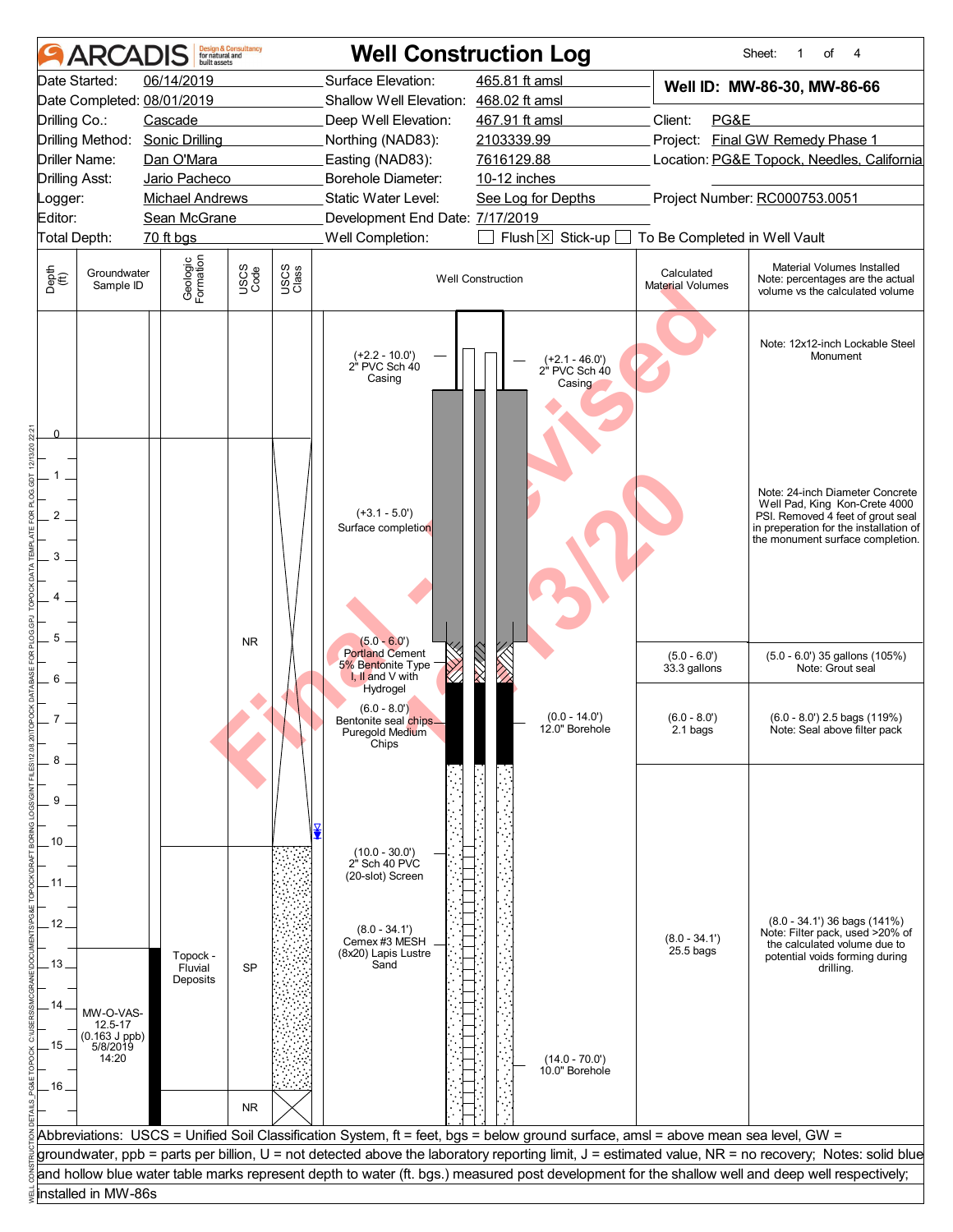|                                                                                                                 | ARCADI                   | huilt assets               | <b>Design &amp; Consultancy</b><br>for natural and |               | <b>Well Construction Log</b>                                         |                                                                                                                                    |                                       | 2<br>of<br>Sheet:<br>4                                                                                                                                |  |  |  |
|-----------------------------------------------------------------------------------------------------------------|--------------------------|----------------------------|----------------------------------------------------|---------------|----------------------------------------------------------------------|------------------------------------------------------------------------------------------------------------------------------------|---------------------------------------|-------------------------------------------------------------------------------------------------------------------------------------------------------|--|--|--|
| Date Started:                                                                                                   |                          | 06/14/2019                 |                                                    |               | Surface Elevation:                                                   | 465.81 ft amsl                                                                                                                     |                                       | Well ID: MW-86-30, MW-86-66                                                                                                                           |  |  |  |
|                                                                                                                 |                          | Date Completed: 08/01/2019 |                                                    |               | Shallow Well Elevation: 468.02 ft amsl                               |                                                                                                                                    |                                       |                                                                                                                                                       |  |  |  |
| Drilling Co.:                                                                                                   |                          | Cascade                    |                                                    |               | Deep Well Elevation:                                                 | 467.91 ft amsl                                                                                                                     | Client:<br>PG&E                       |                                                                                                                                                       |  |  |  |
|                                                                                                                 | Drilling Method:         | <b>Sonic Drilling</b>      |                                                    |               | Northing (NAD83):                                                    | 2103339.99                                                                                                                         |                                       | Project: Final GW Remedy Phase 1                                                                                                                      |  |  |  |
| Driller Name:                                                                                                   |                          | Dan O'Mara                 |                                                    |               | Easting (NAD83):                                                     | 7616129.88                                                                                                                         |                                       | Location: PG&E Topock, Needles, California                                                                                                            |  |  |  |
| <b>Drilling Asst:</b>                                                                                           |                          | Jario Pacheco              |                                                    |               | Borehole Diameter:                                                   | 10-12 inches                                                                                                                       |                                       |                                                                                                                                                       |  |  |  |
| _ogger:                                                                                                         |                          | <b>Michael Andrews</b>     |                                                    |               | Static Water Level:                                                  | See Log for Depths                                                                                                                 |                                       | Project Number: RC000753.0051                                                                                                                         |  |  |  |
| Editor:                                                                                                         |                          | Sean McGrane               |                                                    |               | Development End Date: 7/17/2019                                      |                                                                                                                                    |                                       |                                                                                                                                                       |  |  |  |
| $Flush \boxtimes$<br>Well Completion:<br>Stick-up<br>To Be Completed in Well Vault<br>Total Depth:<br>70 ft bgs |                          |                            |                                                    |               |                                                                      |                                                                                                                                    |                                       |                                                                                                                                                       |  |  |  |
| Depth<br>(ft)                                                                                                   | Groundwater<br>Sample ID | Geologic<br>Formation      | USCS<br>Code                                       | USCS<br>Class |                                                                      | <b>Well Construction</b>                                                                                                           | Calculated<br><b>Material Volumes</b> | Material Volumes Installed<br>Note: percentages are the actual<br>volume vs the calculated volume                                                     |  |  |  |
| . 18 .                                                                                                          |                          |                            |                                                    |               | $(10.0 - 30.0)$<br>2" Sch 40 PVC<br>(20-slot) Screen                 | $(+2.1 - 46.0')$<br>$2^{\dot{}}$ PVC Sch $40$<br>Casing                                                                            |                                       |                                                                                                                                                       |  |  |  |
| $19-$                                                                                                           |                          |                            |                                                    |               |                                                                      |                                                                                                                                    |                                       |                                                                                                                                                       |  |  |  |
| 20                                                                                                              |                          |                            |                                                    |               |                                                                      |                                                                                                                                    |                                       |                                                                                                                                                       |  |  |  |
| .21.                                                                                                            |                          |                            |                                                    |               |                                                                      |                                                                                                                                    |                                       |                                                                                                                                                       |  |  |  |
| 22.                                                                                                             |                          |                            |                                                    |               |                                                                      |                                                                                                                                    |                                       |                                                                                                                                                       |  |  |  |
| 23.                                                                                                             |                          |                            |                                                    |               |                                                                      |                                                                                                                                    |                                       |                                                                                                                                                       |  |  |  |
| 24<br>25.                                                                                                       |                          |                            |                                                    |               |                                                                      |                                                                                                                                    |                                       | $(8.0 - 34.1')$ 36 bags $(141\%)$                                                                                                                     |  |  |  |
| 26                                                                                                              |                          |                            |                                                    |               | $(8.0 - 34.1')$<br>Cemex #3 MESH<br>(8x20) Lapis Lustre<br>Sand      |                                                                                                                                    | $(8.0 - 34.1')$<br>25.5 bags          | Note: Filter pack, used >20% of<br>the calculated volume due to<br>potential voids forming during<br>drilling.                                        |  |  |  |
| $27_{-}$                                                                                                        |                          |                            | <b>NR</b>                                          |               |                                                                      | $(14.0 - 70.0)$<br>10.0" Borehole                                                                                                  |                                       |                                                                                                                                                       |  |  |  |
| 28                                                                                                              |                          |                            |                                                    |               |                                                                      |                                                                                                                                    |                                       |                                                                                                                                                       |  |  |  |
| 29                                                                                                              |                          |                            |                                                    |               |                                                                      |                                                                                                                                    |                                       |                                                                                                                                                       |  |  |  |
| 30.                                                                                                             |                          |                            |                                                    |               |                                                                      |                                                                                                                                    |                                       |                                                                                                                                                       |  |  |  |
| 31                                                                                                              |                          |                            |                                                    |               |                                                                      |                                                                                                                                    |                                       |                                                                                                                                                       |  |  |  |
|                                                                                                                 |                          |                            |                                                    |               |                                                                      |                                                                                                                                    |                                       |                                                                                                                                                       |  |  |  |
| 32                                                                                                              |                          |                            |                                                    |               | (30.0 - 32.3') Sump                                                  |                                                                                                                                    |                                       |                                                                                                                                                       |  |  |  |
|                                                                                                                 |                          |                            |                                                    |               | and PVC End Cap                                                      |                                                                                                                                    |                                       |                                                                                                                                                       |  |  |  |
| 33                                                                                                              |                          |                            |                                                    |               |                                                                      |                                                                                                                                    |                                       |                                                                                                                                                       |  |  |  |
|                                                                                                                 |                          |                            |                                                    |               |                                                                      |                                                                                                                                    |                                       |                                                                                                                                                       |  |  |  |
| 34                                                                                                              |                          |                            |                                                    |               |                                                                      |                                                                                                                                    |                                       |                                                                                                                                                       |  |  |  |
| 35<br>36.                                                                                                       |                          |                            |                                                    |               | $(34.1 - 43.5)$<br>Bentonite seal<br>pellets Pel-Plug<br>(TR30) 3/8" |                                                                                                                                    | $(34.1 - 43.5')$<br>9 buckets         | (34.1 - 43.5') 14 buckets (156%)<br>Note: Intermediate seal, used<br>>20% of the calculated volume due<br>to potential voids forming during           |  |  |  |
|                                                                                                                 |                          |                            |                                                    |               |                                                                      |                                                                                                                                    |                                       | drilling.                                                                                                                                             |  |  |  |
|                                                                                                                 |                          |                            |                                                    |               |                                                                      |                                                                                                                                    |                                       |                                                                                                                                                       |  |  |  |
|                                                                                                                 |                          |                            |                                                    |               |                                                                      | Abbreviations: USCS = Unified Soil Classification System, ft = feet, bgs = below ground surface, amsl = above mean sea level, GW = |                                       | groundwater, ppb = parts per billion, U = not detected above the laboratory reporting limit, J = estimated value, NR = no recovery; Notes: solid blue |  |  |  |
|                                                                                                                 |                          |                            |                                                    |               |                                                                      |                                                                                                                                    |                                       | and hollow blue water table marks represent depth to water (ft. bgs.) measured post development for the shallow well and deep well respectively;      |  |  |  |
|                                                                                                                 | installed in MW-86s      |                            |                                                    |               |                                                                      |                                                                                                                                    |                                       |                                                                                                                                                       |  |  |  |
|                                                                                                                 |                          |                            |                                                    |               |                                                                      |                                                                                                                                    |                                       |                                                                                                                                                       |  |  |  |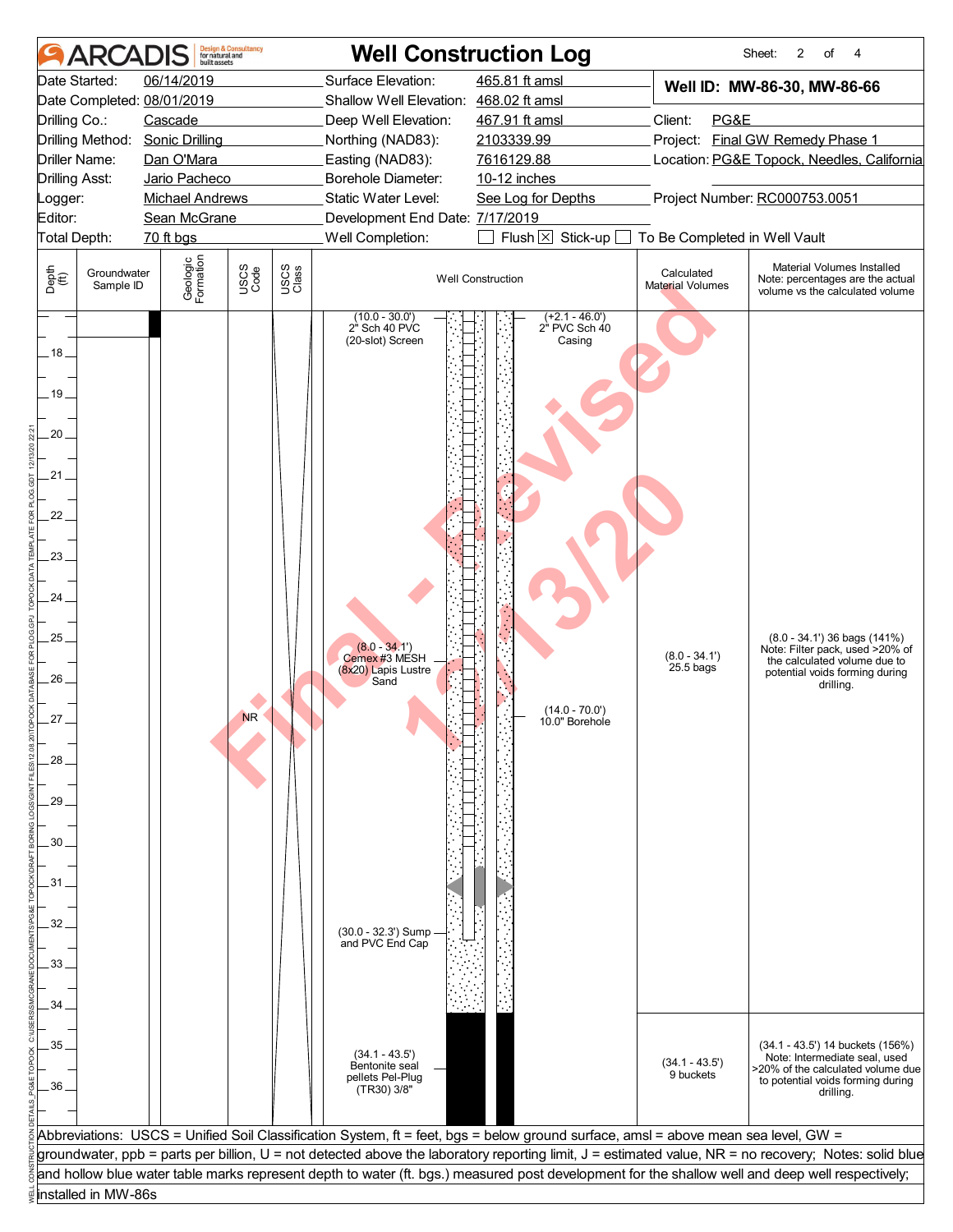| <b>ARCA</b>                                                                                   | huilt assets                    | <b>Design &amp; Consultancy</b><br>for natural and |               |                                                                                                                                    | <b>Well Construction Log</b>                                                               |                                 | 3<br>Sheet:<br>of<br>4                                                                                                                                   |  |  |
|-----------------------------------------------------------------------------------------------|---------------------------------|----------------------------------------------------|---------------|------------------------------------------------------------------------------------------------------------------------------------|--------------------------------------------------------------------------------------------|---------------------------------|----------------------------------------------------------------------------------------------------------------------------------------------------------|--|--|
| Date Started:                                                                                 | 06/14/2019                      |                                                    |               | Surface Elevation:                                                                                                                 | 465.81 ft amsl                                                                             |                                 | Well ID: MW-86-30, MW-86-66                                                                                                                              |  |  |
| Date Completed: 08/01/2019                                                                    |                                 |                                                    |               | Shallow Well Elevation: 468.02 ft amsl                                                                                             |                                                                                            |                                 |                                                                                                                                                          |  |  |
| Drilling Co.:                                                                                 | Cascade                         |                                                    |               | Deep Well Elevation:                                                                                                               | 467.91 ft amsl                                                                             | PG&E<br>Client:                 |                                                                                                                                                          |  |  |
|                                                                                               | Drilling Method: Sonic Drilling |                                                    |               | Northing (NAD83):                                                                                                                  | 2103339.99                                                                                 |                                 | Project: Final GW Remedy Phase 1                                                                                                                         |  |  |
| Driller Name:                                                                                 | Dan O'Mara                      |                                                    |               | Easting (NAD83):                                                                                                                   | 7616129.88                                                                                 |                                 | Location: PG&E Topock, Needles, California                                                                                                               |  |  |
| <b>Drilling Asst:</b>                                                                         | Jario Pacheco                   |                                                    |               | Borehole Diameter:                                                                                                                 | 10-12 inches                                                                               |                                 |                                                                                                                                                          |  |  |
| Logger:                                                                                       | <b>Michael Andrews</b>          |                                                    |               | Static Water Level:                                                                                                                | See Log for Depths                                                                         |                                 | Project Number: RC000753.0051                                                                                                                            |  |  |
| Editor:                                                                                       | Sean McGrane                    |                                                    |               | Development End Date: 7/17/2019                                                                                                    |                                                                                            |                                 |                                                                                                                                                          |  |  |
| Total Depth:                                                                                  | 70 ft bgs                       |                                                    |               | Well Completion:                                                                                                                   | Flush $\boxtimes$ Stick-up [                                                               | To Be Completed in Well Vault   |                                                                                                                                                          |  |  |
| Depth<br>(ff)<br>Groundwater<br>Sample ID                                                     | Geologic<br>Formation           | USCS<br>Code                                       | USCS<br>Class |                                                                                                                                    | <b>Well Construction</b>                                                                   | Calculated<br>Material Volumes  | Material Volumes Installed<br>Note: percentages are the actual<br>volume vs the calculated volume                                                        |  |  |
| 38.<br>39<br>40<br>41.<br>42<br>43                                                            |                                 |                                                    |               | $(34.1 - 43.5')$<br>Bentonite seal<br>pellets Pel-Plug<br>(TR30) 3/8"                                                              | $(+2.1 - 46.0')$<br>$2^{\degree}$ PVC Sch $40$<br>Casing                                   | $(34.1 - 43.5')$<br>9 buckets   | (34.1 - 43.5') 14 buckets (156%)<br>Note: Intermediate seal, used<br>>20% of the calculated volume due<br>to potential voids forming during<br>drilling. |  |  |
| 44<br>45<br>46.<br>47.<br>48<br>49<br>50<br>51                                                |                                 | <b>NR</b>                                          |               | $(43.5 - 70.0')$<br>Cemex #3 MESH<br>(8x20) Lapis Lustre<br>Sand Lapis                                                             | $(46.0 - 66.0')$<br>2" Sch 40 PVC<br>(20-slot) Screen<br>$(14.0 - 70.0)$<br>10.0" Borehole | $(43.5 - 70.0')$<br>$27.9b$ ags | $(43.5 - 70.0')$ 34 bags $(122%)$<br>Note: Filter pack, used >20% of<br>the calculated volume due to<br>potential voids forming during<br>drilling.      |  |  |
| 52.<br>MW-O-VAS-<br>53.<br>51-56<br>(<0.033 U<br>ppb)<br>5/9/2019<br>54<br>09:18<br>55.<br>56 |                                 |                                                    |               |                                                                                                                                    |                                                                                            |                                 |                                                                                                                                                          |  |  |
|                                                                                               |                                 |                                                    |               | Abbreviations: USCS = Unified Soil Classification System, ft = feet, bgs = below ground surface, amsl = above mean sea level, GW = |                                                                                            |                                 |                                                                                                                                                          |  |  |
|                                                                                               |                                 |                                                    |               |                                                                                                                                    |                                                                                            |                                 | groundwater, ppb = parts per billion, U = not detected above the laboratory reporting limit, J = estimated value, NR = no recovery; Notes: solid blue    |  |  |
|                                                                                               |                                 |                                                    |               |                                                                                                                                    |                                                                                            |                                 | and hollow blue water table marks represent depth to water (ft. bgs.) measured post development for the shallow well and deep well respectively;         |  |  |
| installed in MW-86s                                                                           |                                 |                                                    |               |                                                                                                                                    |                                                                                            |                                 |                                                                                                                                                          |  |  |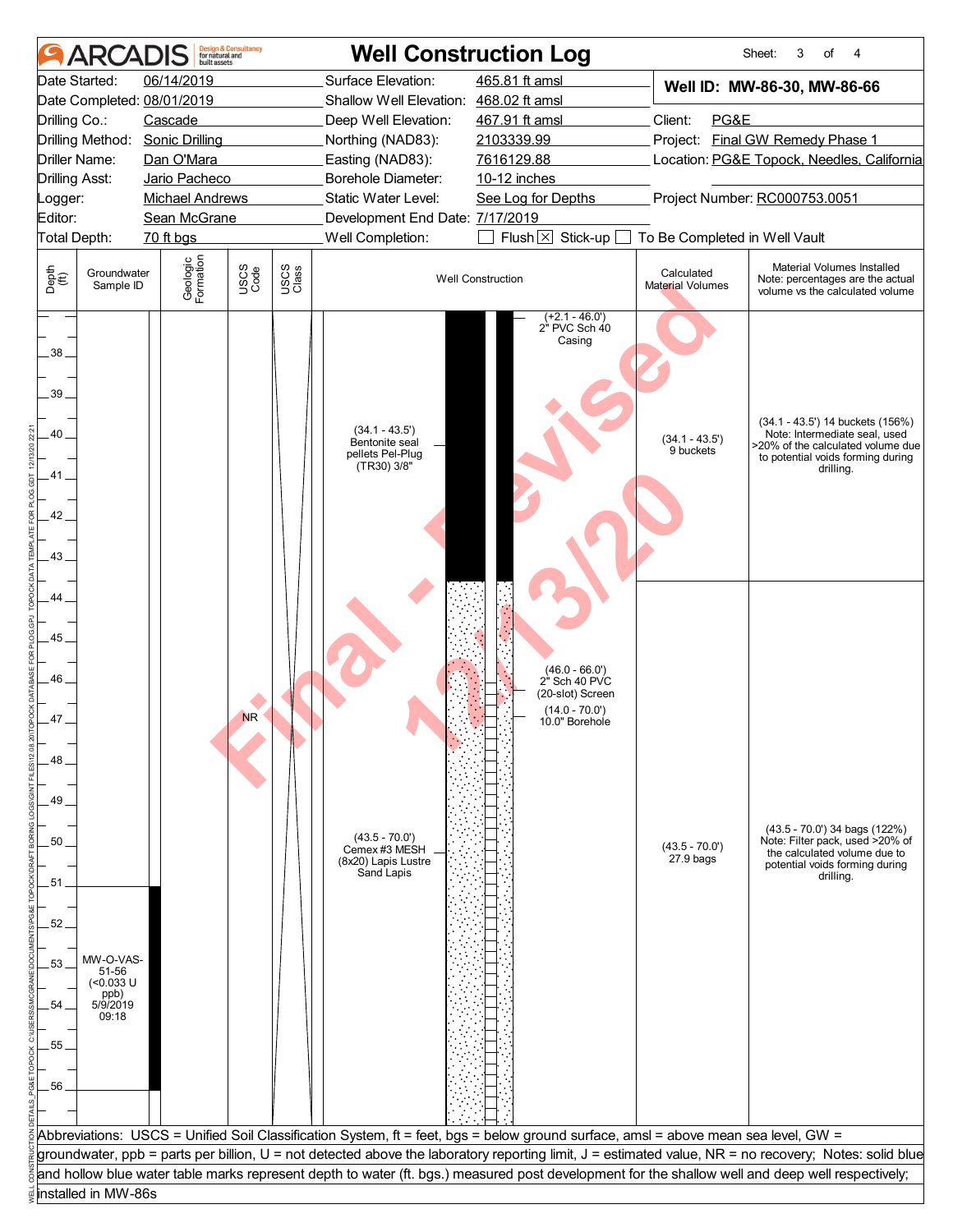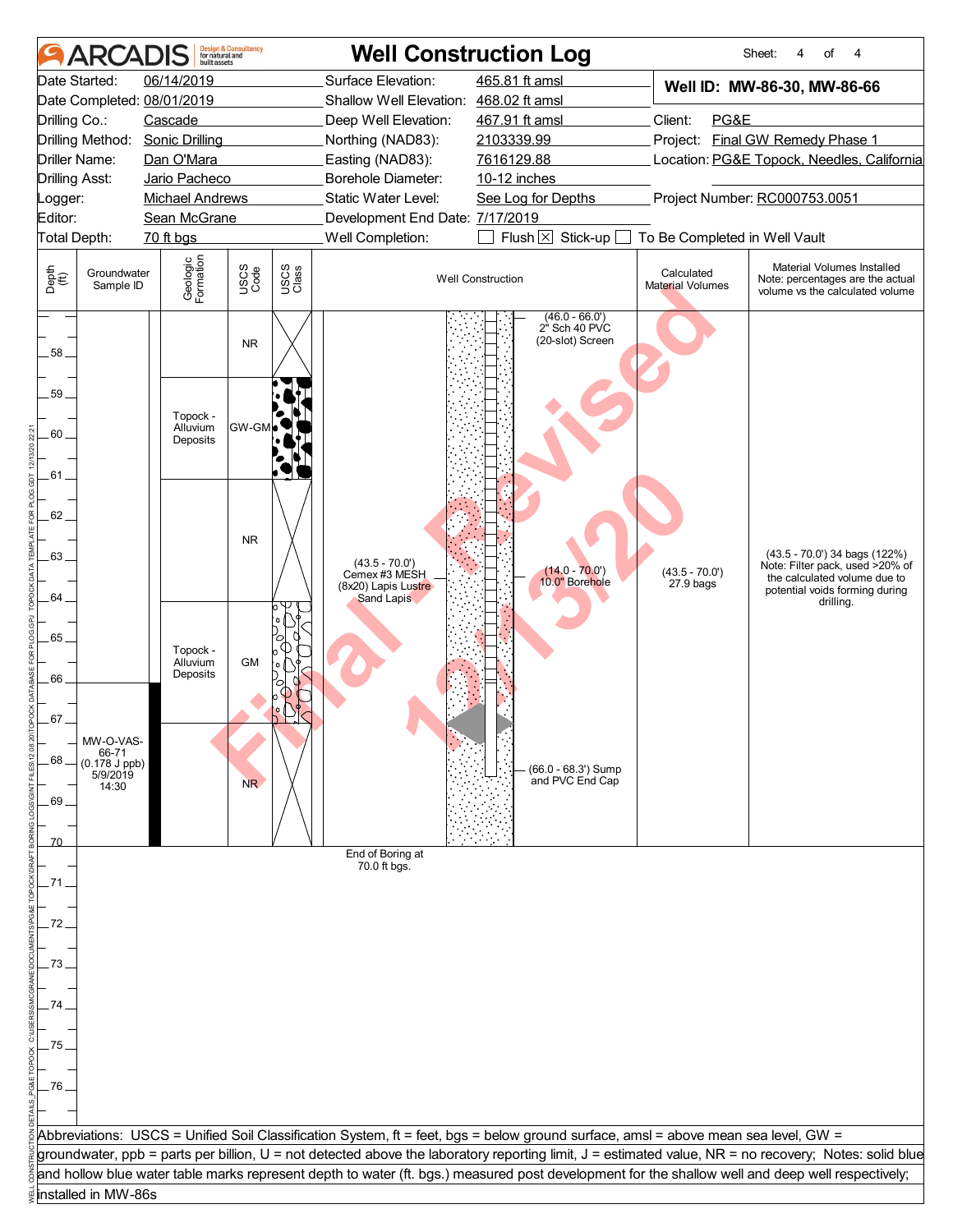| Date Started:<br>06/12/2019<br>Surface Elevation:<br>465.81 ft amsl<br>Boring No.: MW-86s<br>06/13/2019<br>2103339.99<br>Date Completed:<br>Northing (NAD83):<br>Client:<br>PG&E<br>Drilling Co.:<br>Cascade<br>Easting (NAD83):<br>7616129.88<br>Drilling Method:<br>Final GW Remedy Phase 1<br><b>Sonic Drilling</b><br>Total Depth:<br>70 ft bgs<br>Project:<br>Terrasonic track mount<br>Borehole Diameter:<br>10-12 inches<br>Location: PG&E Topock, Needles,<br>Drill Rig Type:<br>Driller Name:<br>Depth to First Water: 10.0 ft bgs<br>California<br>Dan O'Mara<br>8 inch x 10 ft Core Barrel<br>Project Number: RC000753.0051<br><b>Drilling Asst:</b><br>Jario Pacheco<br>Sampling Method:<br><b>Michael Andrews</b><br>Sampling Interval:<br>Screen Intervals<br>_ogger:<br>Converted to Well:<br>$\boxtimes$ Yes $\Box$<br>Editor:<br>Sean McGrane<br>No<br>Geologic<br>Formation<br>Recovery<br>(in)<br>USCS<br>Class<br>USCS<br>Code<br>Depth<br>(ft)<br>Groundwater<br>Sieve<br>Soil Description<br><b>Drilling Notes</b><br><b>Drilling Fluid</b><br>Sample ID<br>Sample ID<br>(0.0 - 10.0') No recovery (NR); core not collected or logged, see<br>$(0.0 - 14.0)$<br>lithology log for MW-86d<br>12 inch<br>conductor<br>$1$ .<br>casing fell<br>downhole.<br>$\overline{2}$<br>3<br>5<br><b>NR</b><br>$\mathbf 0$<br>6<br>7<br>8<br>9<br>.10.<br>$\overline{[0,1]}\sqrt{[0,0]}$ (10.0 - 16.0) Topock - Fluvial Deposits; Poorly graded sand (SP);<br>$(10.0 - 16.0)$<br>dark yellowish brown (10YR 4/4); fine grained to medium grained;<br>80 gallons of<br>water used; 50<br>trace silt; wet<br>$.11$<br>gallons of<br>water<br>recovered; 30<br>$-12$<br>gallons of<br>water lost<br>Topock -<br>$-13-$<br><b>SP</b><br>72<br>Fluvial<br>Deposits<br>.14.<br>MW-O-VAS-<br>$12.5 - 17$<br>(0.163 J)<br>.15.<br>ppb)<br>5/8/2019<br>14:20<br>.16.<br>$(16.0 - 58.5)$ No recovery (NR); Loose sands, which fell out of<br>core barrel several times, see lithology log for MW-86d<br>.17.<br>$.18-$<br>$\Omega$<br><b>NR</b><br>.19.<br>Abbreviations: USCS = Unified Soil Classification System, ft = feet, bgs = below ground surface, amsl = above mean sea level, GW =<br>groundwater, ppb = parts per billion, U = not detected above the laboratory reporting limit, J = estimated value, NR = no recovery; Notes: depth to<br>water and groundwater samples collected during during drilling of the MW-86d; apparent partial recoveries can be the result of potential<br>compaction of sediments in the core bag; wells MW-86-30, MW-86-66 installed in borehole |  |  | <b>ARCADIS</b> | <b>Design &amp; Consultancy</b><br>for natural and<br><b>built</b> assets |  |  | <b>Boring Log</b> |  | Sheet:<br>1<br>of | 4 |
|--------------------------------------------------------------------------------------------------------------------------------------------------------------------------------------------------------------------------------------------------------------------------------------------------------------------------------------------------------------------------------------------------------------------------------------------------------------------------------------------------------------------------------------------------------------------------------------------------------------------------------------------------------------------------------------------------------------------------------------------------------------------------------------------------------------------------------------------------------------------------------------------------------------------------------------------------------------------------------------------------------------------------------------------------------------------------------------------------------------------------------------------------------------------------------------------------------------------------------------------------------------------------------------------------------------------------------------------------------------------------------------------------------------------------------------------------------------------------------------------------------------------------------------------------------------------------------------------------------------------------------------------------------------------------------------------------------------------------------------------------------------------------------------------------------------------------------------------------------------------------------------------------------------------------------------------------------------------------------------------------------------------------------------------------------------------------------------------------------------------------------------------------------------------------------------------------------------------------------------------------------------------------------------------------------------------------------------------------------------------------------------------------------------------------------------------------------------------------------------------------------------------------------------------------------------------------------------------|--|--|----------------|---------------------------------------------------------------------------|--|--|-------------------|--|-------------------|---|
|                                                                                                                                                                                                                                                                                                                                                                                                                                                                                                                                                                                                                                                                                                                                                                                                                                                                                                                                                                                                                                                                                                                                                                                                                                                                                                                                                                                                                                                                                                                                                                                                                                                                                                                                                                                                                                                                                                                                                                                                                                                                                                                                                                                                                                                                                                                                                                                                                                                                                                                                                                                            |  |  |                |                                                                           |  |  |                   |  |                   |   |
|                                                                                                                                                                                                                                                                                                                                                                                                                                                                                                                                                                                                                                                                                                                                                                                                                                                                                                                                                                                                                                                                                                                                                                                                                                                                                                                                                                                                                                                                                                                                                                                                                                                                                                                                                                                                                                                                                                                                                                                                                                                                                                                                                                                                                                                                                                                                                                                                                                                                                                                                                                                            |  |  |                |                                                                           |  |  |                   |  |                   |   |
|                                                                                                                                                                                                                                                                                                                                                                                                                                                                                                                                                                                                                                                                                                                                                                                                                                                                                                                                                                                                                                                                                                                                                                                                                                                                                                                                                                                                                                                                                                                                                                                                                                                                                                                                                                                                                                                                                                                                                                                                                                                                                                                                                                                                                                                                                                                                                                                                                                                                                                                                                                                            |  |  |                |                                                                           |  |  |                   |  |                   |   |
|                                                                                                                                                                                                                                                                                                                                                                                                                                                                                                                                                                                                                                                                                                                                                                                                                                                                                                                                                                                                                                                                                                                                                                                                                                                                                                                                                                                                                                                                                                                                                                                                                                                                                                                                                                                                                                                                                                                                                                                                                                                                                                                                                                                                                                                                                                                                                                                                                                                                                                                                                                                            |  |  |                |                                                                           |  |  |                   |  |                   |   |
|                                                                                                                                                                                                                                                                                                                                                                                                                                                                                                                                                                                                                                                                                                                                                                                                                                                                                                                                                                                                                                                                                                                                                                                                                                                                                                                                                                                                                                                                                                                                                                                                                                                                                                                                                                                                                                                                                                                                                                                                                                                                                                                                                                                                                                                                                                                                                                                                                                                                                                                                                                                            |  |  |                |                                                                           |  |  |                   |  |                   |   |
|                                                                                                                                                                                                                                                                                                                                                                                                                                                                                                                                                                                                                                                                                                                                                                                                                                                                                                                                                                                                                                                                                                                                                                                                                                                                                                                                                                                                                                                                                                                                                                                                                                                                                                                                                                                                                                                                                                                                                                                                                                                                                                                                                                                                                                                                                                                                                                                                                                                                                                                                                                                            |  |  |                |                                                                           |  |  |                   |  |                   |   |
|                                                                                                                                                                                                                                                                                                                                                                                                                                                                                                                                                                                                                                                                                                                                                                                                                                                                                                                                                                                                                                                                                                                                                                                                                                                                                                                                                                                                                                                                                                                                                                                                                                                                                                                                                                                                                                                                                                                                                                                                                                                                                                                                                                                                                                                                                                                                                                                                                                                                                                                                                                                            |  |  |                |                                                                           |  |  |                   |  |                   |   |
|                                                                                                                                                                                                                                                                                                                                                                                                                                                                                                                                                                                                                                                                                                                                                                                                                                                                                                                                                                                                                                                                                                                                                                                                                                                                                                                                                                                                                                                                                                                                                                                                                                                                                                                                                                                                                                                                                                                                                                                                                                                                                                                                                                                                                                                                                                                                                                                                                                                                                                                                                                                            |  |  |                |                                                                           |  |  |                   |  |                   |   |
|                                                                                                                                                                                                                                                                                                                                                                                                                                                                                                                                                                                                                                                                                                                                                                                                                                                                                                                                                                                                                                                                                                                                                                                                                                                                                                                                                                                                                                                                                                                                                                                                                                                                                                                                                                                                                                                                                                                                                                                                                                                                                                                                                                                                                                                                                                                                                                                                                                                                                                                                                                                            |  |  |                |                                                                           |  |  |                   |  |                   |   |
|                                                                                                                                                                                                                                                                                                                                                                                                                                                                                                                                                                                                                                                                                                                                                                                                                                                                                                                                                                                                                                                                                                                                                                                                                                                                                                                                                                                                                                                                                                                                                                                                                                                                                                                                                                                                                                                                                                                                                                                                                                                                                                                                                                                                                                                                                                                                                                                                                                                                                                                                                                                            |  |  |                |                                                                           |  |  |                   |  |                   |   |
|                                                                                                                                                                                                                                                                                                                                                                                                                                                                                                                                                                                                                                                                                                                                                                                                                                                                                                                                                                                                                                                                                                                                                                                                                                                                                                                                                                                                                                                                                                                                                                                                                                                                                                                                                                                                                                                                                                                                                                                                                                                                                                                                                                                                                                                                                                                                                                                                                                                                                                                                                                                            |  |  |                |                                                                           |  |  |                   |  |                   |   |
|                                                                                                                                                                                                                                                                                                                                                                                                                                                                                                                                                                                                                                                                                                                                                                                                                                                                                                                                                                                                                                                                                                                                                                                                                                                                                                                                                                                                                                                                                                                                                                                                                                                                                                                                                                                                                                                                                                                                                                                                                                                                                                                                                                                                                                                                                                                                                                                                                                                                                                                                                                                            |  |  |                |                                                                           |  |  |                   |  |                   |   |
|                                                                                                                                                                                                                                                                                                                                                                                                                                                                                                                                                                                                                                                                                                                                                                                                                                                                                                                                                                                                                                                                                                                                                                                                                                                                                                                                                                                                                                                                                                                                                                                                                                                                                                                                                                                                                                                                                                                                                                                                                                                                                                                                                                                                                                                                                                                                                                                                                                                                                                                                                                                            |  |  |                |                                                                           |  |  |                   |  |                   |   |
|                                                                                                                                                                                                                                                                                                                                                                                                                                                                                                                                                                                                                                                                                                                                                                                                                                                                                                                                                                                                                                                                                                                                                                                                                                                                                                                                                                                                                                                                                                                                                                                                                                                                                                                                                                                                                                                                                                                                                                                                                                                                                                                                                                                                                                                                                                                                                                                                                                                                                                                                                                                            |  |  |                |                                                                           |  |  |                   |  |                   |   |
|                                                                                                                                                                                                                                                                                                                                                                                                                                                                                                                                                                                                                                                                                                                                                                                                                                                                                                                                                                                                                                                                                                                                                                                                                                                                                                                                                                                                                                                                                                                                                                                                                                                                                                                                                                                                                                                                                                                                                                                                                                                                                                                                                                                                                                                                                                                                                                                                                                                                                                                                                                                            |  |  |                |                                                                           |  |  |                   |  |                   |   |
|                                                                                                                                                                                                                                                                                                                                                                                                                                                                                                                                                                                                                                                                                                                                                                                                                                                                                                                                                                                                                                                                                                                                                                                                                                                                                                                                                                                                                                                                                                                                                                                                                                                                                                                                                                                                                                                                                                                                                                                                                                                                                                                                                                                                                                                                                                                                                                                                                                                                                                                                                                                            |  |  |                |                                                                           |  |  |                   |  |                   |   |
|                                                                                                                                                                                                                                                                                                                                                                                                                                                                                                                                                                                                                                                                                                                                                                                                                                                                                                                                                                                                                                                                                                                                                                                                                                                                                                                                                                                                                                                                                                                                                                                                                                                                                                                                                                                                                                                                                                                                                                                                                                                                                                                                                                                                                                                                                                                                                                                                                                                                                                                                                                                            |  |  |                |                                                                           |  |  |                   |  |                   |   |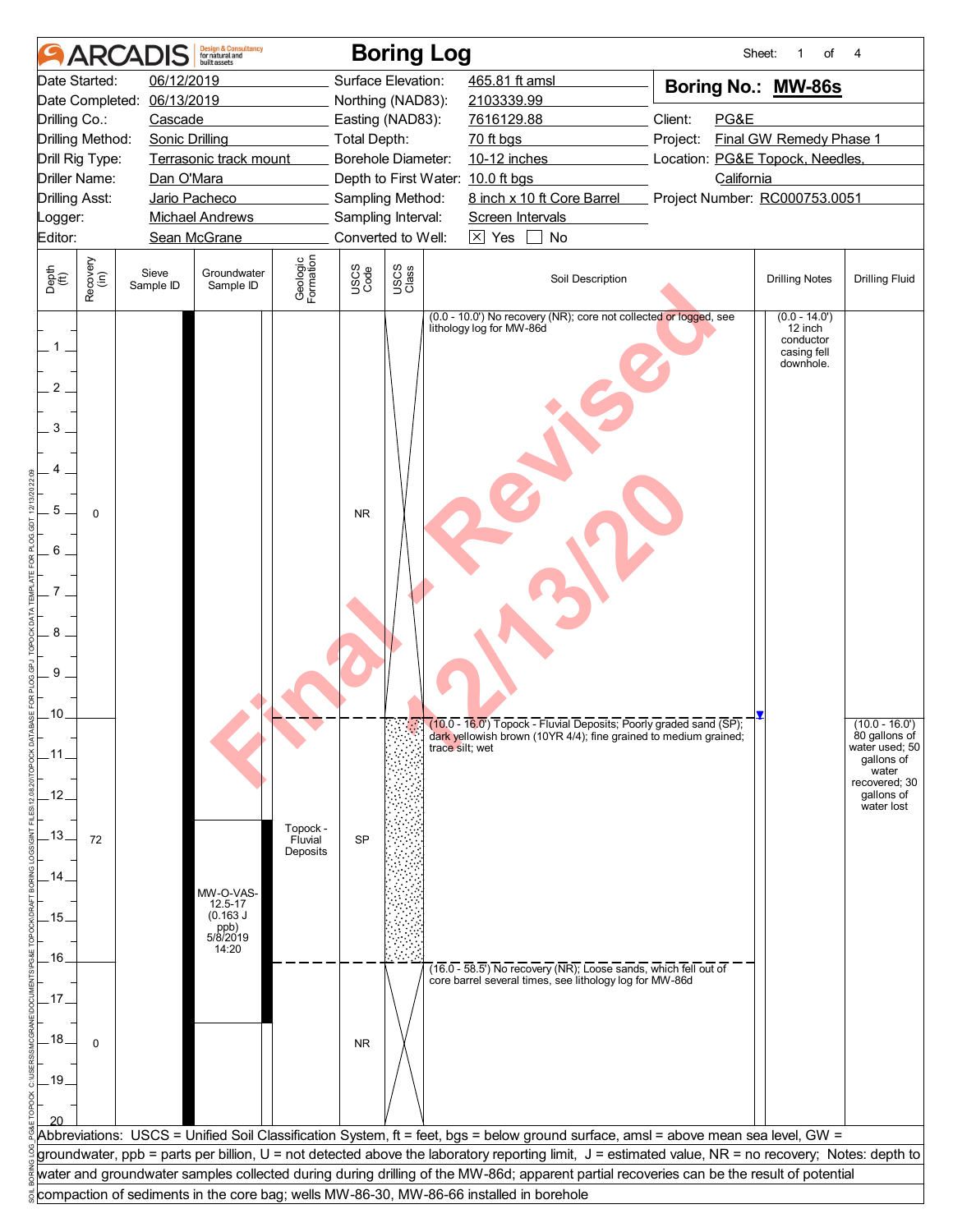| Date Started:<br>06/12/2019<br>Surface Elevation:<br>465.81 ft amsl<br>Boring No.: MW-86s<br>06/13/2019<br>2103339.99<br>Date Completed:<br>Northing (NAD83):<br>Client:<br>PG&E<br>Drilling Co.:<br>Cascade<br>Easting (NAD83):<br>7616129.88<br>Final GW Remedy Phase 1<br>Drilling Method:<br>Project:<br><b>Sonic Drilling</b><br>Total Depth:<br>70 ft bgs<br>Terrasonic track mount<br>Borehole Diameter:<br>10-12 inches<br>Location: PG&E Topock, Needles,<br>Drill Rig Type:<br><b>Driller Name:</b><br>Dan O'Mara<br>Depth to First Water: 10.0 ft bgs<br>California<br>8 inch x 10 ft Core Barrel<br>Sampling Method:<br>Project Number: RC000753.0051<br><b>Drilling Asst:</b><br>Jario Pacheco<br>Sampling Interval:<br><b>Michael Andrews</b><br>Screen Intervals<br>Logger:<br>Converted to Well:<br>$\boxtimes$ Yes<br>Editor:<br>Sean McGrane<br>$\pm$<br>No<br>Geologic<br>Formation<br>Recovery<br>(in)<br>USCS<br>Class<br>USCS<br>Code<br>Depth<br>$\widetilde{f(t)}$<br>Groundwater<br>Sieve<br>Soil Description<br><b>Drilling Notes</b><br><b>Drilling Fluid</b><br>Sample ID<br>Sample ID<br>21.<br>22.<br>23.<br>$\mathbf 0$<br>.24.<br>.25.<br>$26-$<br>27.<br>28.<br>$.29-$<br>.30.<br><b>NR</b><br>$-31$<br>$\mathbf 0$<br>32.<br>$-33-$<br>.34.<br>35.<br>$(35.0 - 56.0')$<br>Rough drilling<br>.36.<br>37.<br>.38 <sub>1</sub><br>$\mathbf 0$<br>.39.<br>Abbreviations: USCS = Unified Soil Classification System, ft = feet, bgs = below ground surface, amsl = above mean sea level, GW =<br>groundwater, ppb = parts per billion, U = not detected above the laboratory reporting limit, J = estimated value, NR = no recovery; Notes: depth to<br>water and groundwater samples collected during during drilling of the MW-86d; apparent partial recoveries can be the result of potential<br>compaction of sediments in the core bag; wells MW-86-30, MW-86-66 installed in borehole |  | <b>ARCADIS</b> | <b>Design &amp; Consultancy</b><br>for natural and<br><b>built</b> assets |  | <b>Boring Log</b> | Sheet: | $\overline{c}$<br>of | 4 |
|--------------------------------------------------------------------------------------------------------------------------------------------------------------------------------------------------------------------------------------------------------------------------------------------------------------------------------------------------------------------------------------------------------------------------------------------------------------------------------------------------------------------------------------------------------------------------------------------------------------------------------------------------------------------------------------------------------------------------------------------------------------------------------------------------------------------------------------------------------------------------------------------------------------------------------------------------------------------------------------------------------------------------------------------------------------------------------------------------------------------------------------------------------------------------------------------------------------------------------------------------------------------------------------------------------------------------------------------------------------------------------------------------------------------------------------------------------------------------------------------------------------------------------------------------------------------------------------------------------------------------------------------------------------------------------------------------------------------------------------------------------------------------------------------------------------------------------------------------------------------------------------------------------------------------|--|----------------|---------------------------------------------------------------------------|--|-------------------|--------|----------------------|---|
|                                                                                                                                                                                                                                                                                                                                                                                                                                                                                                                                                                                                                                                                                                                                                                                                                                                                                                                                                                                                                                                                                                                                                                                                                                                                                                                                                                                                                                                                                                                                                                                                                                                                                                                                                                                                                                                                                                                          |  |                |                                                                           |  |                   |        |                      |   |
|                                                                                                                                                                                                                                                                                                                                                                                                                                                                                                                                                                                                                                                                                                                                                                                                                                                                                                                                                                                                                                                                                                                                                                                                                                                                                                                                                                                                                                                                                                                                                                                                                                                                                                                                                                                                                                                                                                                          |  |                |                                                                           |  |                   |        |                      |   |
|                                                                                                                                                                                                                                                                                                                                                                                                                                                                                                                                                                                                                                                                                                                                                                                                                                                                                                                                                                                                                                                                                                                                                                                                                                                                                                                                                                                                                                                                                                                                                                                                                                                                                                                                                                                                                                                                                                                          |  |                |                                                                           |  |                   |        |                      |   |
|                                                                                                                                                                                                                                                                                                                                                                                                                                                                                                                                                                                                                                                                                                                                                                                                                                                                                                                                                                                                                                                                                                                                                                                                                                                                                                                                                                                                                                                                                                                                                                                                                                                                                                                                                                                                                                                                                                                          |  |                |                                                                           |  |                   |        |                      |   |
|                                                                                                                                                                                                                                                                                                                                                                                                                                                                                                                                                                                                                                                                                                                                                                                                                                                                                                                                                                                                                                                                                                                                                                                                                                                                                                                                                                                                                                                                                                                                                                                                                                                                                                                                                                                                                                                                                                                          |  |                |                                                                           |  |                   |        |                      |   |
|                                                                                                                                                                                                                                                                                                                                                                                                                                                                                                                                                                                                                                                                                                                                                                                                                                                                                                                                                                                                                                                                                                                                                                                                                                                                                                                                                                                                                                                                                                                                                                                                                                                                                                                                                                                                                                                                                                                          |  |                |                                                                           |  |                   |        |                      |   |
|                                                                                                                                                                                                                                                                                                                                                                                                                                                                                                                                                                                                                                                                                                                                                                                                                                                                                                                                                                                                                                                                                                                                                                                                                                                                                                                                                                                                                                                                                                                                                                                                                                                                                                                                                                                                                                                                                                                          |  |                |                                                                           |  |                   |        |                      |   |
|                                                                                                                                                                                                                                                                                                                                                                                                                                                                                                                                                                                                                                                                                                                                                                                                                                                                                                                                                                                                                                                                                                                                                                                                                                                                                                                                                                                                                                                                                                                                                                                                                                                                                                                                                                                                                                                                                                                          |  |                |                                                                           |  |                   |        |                      |   |
|                                                                                                                                                                                                                                                                                                                                                                                                                                                                                                                                                                                                                                                                                                                                                                                                                                                                                                                                                                                                                                                                                                                                                                                                                                                                                                                                                                                                                                                                                                                                                                                                                                                                                                                                                                                                                                                                                                                          |  |                |                                                                           |  |                   |        |                      |   |
|                                                                                                                                                                                                                                                                                                                                                                                                                                                                                                                                                                                                                                                                                                                                                                                                                                                                                                                                                                                                                                                                                                                                                                                                                                                                                                                                                                                                                                                                                                                                                                                                                                                                                                                                                                                                                                                                                                                          |  |                |                                                                           |  |                   |        |                      |   |
|                                                                                                                                                                                                                                                                                                                                                                                                                                                                                                                                                                                                                                                                                                                                                                                                                                                                                                                                                                                                                                                                                                                                                                                                                                                                                                                                                                                                                                                                                                                                                                                                                                                                                                                                                                                                                                                                                                                          |  |                |                                                                           |  |                   |        |                      |   |
|                                                                                                                                                                                                                                                                                                                                                                                                                                                                                                                                                                                                                                                                                                                                                                                                                                                                                                                                                                                                                                                                                                                                                                                                                                                                                                                                                                                                                                                                                                                                                                                                                                                                                                                                                                                                                                                                                                                          |  |                |                                                                           |  |                   |        |                      |   |
|                                                                                                                                                                                                                                                                                                                                                                                                                                                                                                                                                                                                                                                                                                                                                                                                                                                                                                                                                                                                                                                                                                                                                                                                                                                                                                                                                                                                                                                                                                                                                                                                                                                                                                                                                                                                                                                                                                                          |  |                |                                                                           |  |                   |        |                      |   |
|                                                                                                                                                                                                                                                                                                                                                                                                                                                                                                                                                                                                                                                                                                                                                                                                                                                                                                                                                                                                                                                                                                                                                                                                                                                                                                                                                                                                                                                                                                                                                                                                                                                                                                                                                                                                                                                                                                                          |  |                |                                                                           |  |                   |        |                      |   |
|                                                                                                                                                                                                                                                                                                                                                                                                                                                                                                                                                                                                                                                                                                                                                                                                                                                                                                                                                                                                                                                                                                                                                                                                                                                                                                                                                                                                                                                                                                                                                                                                                                                                                                                                                                                                                                                                                                                          |  |                |                                                                           |  |                   |        |                      |   |
|                                                                                                                                                                                                                                                                                                                                                                                                                                                                                                                                                                                                                                                                                                                                                                                                                                                                                                                                                                                                                                                                                                                                                                                                                                                                                                                                                                                                                                                                                                                                                                                                                                                                                                                                                                                                                                                                                                                          |  |                |                                                                           |  |                   |        |                      |   |
|                                                                                                                                                                                                                                                                                                                                                                                                                                                                                                                                                                                                                                                                                                                                                                                                                                                                                                                                                                                                                                                                                                                                                                                                                                                                                                                                                                                                                                                                                                                                                                                                                                                                                                                                                                                                                                                                                                                          |  |                |                                                                           |  |                   |        |                      |   |
|                                                                                                                                                                                                                                                                                                                                                                                                                                                                                                                                                                                                                                                                                                                                                                                                                                                                                                                                                                                                                                                                                                                                                                                                                                                                                                                                                                                                                                                                                                                                                                                                                                                                                                                                                                                                                                                                                                                          |  |                |                                                                           |  |                   |        |                      |   |
|                                                                                                                                                                                                                                                                                                                                                                                                                                                                                                                                                                                                                                                                                                                                                                                                                                                                                                                                                                                                                                                                                                                                                                                                                                                                                                                                                                                                                                                                                                                                                                                                                                                                                                                                                                                                                                                                                                                          |  |                |                                                                           |  |                   |        |                      |   |
|                                                                                                                                                                                                                                                                                                                                                                                                                                                                                                                                                                                                                                                                                                                                                                                                                                                                                                                                                                                                                                                                                                                                                                                                                                                                                                                                                                                                                                                                                                                                                                                                                                                                                                                                                                                                                                                                                                                          |  |                |                                                                           |  |                   |        |                      |   |
|                                                                                                                                                                                                                                                                                                                                                                                                                                                                                                                                                                                                                                                                                                                                                                                                                                                                                                                                                                                                                                                                                                                                                                                                                                                                                                                                                                                                                                                                                                                                                                                                                                                                                                                                                                                                                                                                                                                          |  |                |                                                                           |  |                   |        |                      |   |
|                                                                                                                                                                                                                                                                                                                                                                                                                                                                                                                                                                                                                                                                                                                                                                                                                                                                                                                                                                                                                                                                                                                                                                                                                                                                                                                                                                                                                                                                                                                                                                                                                                                                                                                                                                                                                                                                                                                          |  |                |                                                                           |  |                   |        |                      |   |
|                                                                                                                                                                                                                                                                                                                                                                                                                                                                                                                                                                                                                                                                                                                                                                                                                                                                                                                                                                                                                                                                                                                                                                                                                                                                                                                                                                                                                                                                                                                                                                                                                                                                                                                                                                                                                                                                                                                          |  |                |                                                                           |  |                   |        |                      |   |
|                                                                                                                                                                                                                                                                                                                                                                                                                                                                                                                                                                                                                                                                                                                                                                                                                                                                                                                                                                                                                                                                                                                                                                                                                                                                                                                                                                                                                                                                                                                                                                                                                                                                                                                                                                                                                                                                                                                          |  |                |                                                                           |  |                   |        |                      |   |
|                                                                                                                                                                                                                                                                                                                                                                                                                                                                                                                                                                                                                                                                                                                                                                                                                                                                                                                                                                                                                                                                                                                                                                                                                                                                                                                                                                                                                                                                                                                                                                                                                                                                                                                                                                                                                                                                                                                          |  |                |                                                                           |  |                   |        |                      |   |
|                                                                                                                                                                                                                                                                                                                                                                                                                                                                                                                                                                                                                                                                                                                                                                                                                                                                                                                                                                                                                                                                                                                                                                                                                                                                                                                                                                                                                                                                                                                                                                                                                                                                                                                                                                                                                                                                                                                          |  |                |                                                                           |  |                   |        |                      |   |
|                                                                                                                                                                                                                                                                                                                                                                                                                                                                                                                                                                                                                                                                                                                                                                                                                                                                                                                                                                                                                                                                                                                                                                                                                                                                                                                                                                                                                                                                                                                                                                                                                                                                                                                                                                                                                                                                                                                          |  |                |                                                                           |  |                   |        |                      |   |
|                                                                                                                                                                                                                                                                                                                                                                                                                                                                                                                                                                                                                                                                                                                                                                                                                                                                                                                                                                                                                                                                                                                                                                                                                                                                                                                                                                                                                                                                                                                                                                                                                                                                                                                                                                                                                                                                                                                          |  |                |                                                                           |  |                   |        |                      |   |
|                                                                                                                                                                                                                                                                                                                                                                                                                                                                                                                                                                                                                                                                                                                                                                                                                                                                                                                                                                                                                                                                                                                                                                                                                                                                                                                                                                                                                                                                                                                                                                                                                                                                                                                                                                                                                                                                                                                          |  |                |                                                                           |  |                   |        |                      |   |
|                                                                                                                                                                                                                                                                                                                                                                                                                                                                                                                                                                                                                                                                                                                                                                                                                                                                                                                                                                                                                                                                                                                                                                                                                                                                                                                                                                                                                                                                                                                                                                                                                                                                                                                                                                                                                                                                                                                          |  |                |                                                                           |  |                   |        |                      |   |
|                                                                                                                                                                                                                                                                                                                                                                                                                                                                                                                                                                                                                                                                                                                                                                                                                                                                                                                                                                                                                                                                                                                                                                                                                                                                                                                                                                                                                                                                                                                                                                                                                                                                                                                                                                                                                                                                                                                          |  |                |                                                                           |  |                   |        |                      |   |
|                                                                                                                                                                                                                                                                                                                                                                                                                                                                                                                                                                                                                                                                                                                                                                                                                                                                                                                                                                                                                                                                                                                                                                                                                                                                                                                                                                                                                                                                                                                                                                                                                                                                                                                                                                                                                                                                                                                          |  |                |                                                                           |  |                   |        |                      |   |
|                                                                                                                                                                                                                                                                                                                                                                                                                                                                                                                                                                                                                                                                                                                                                                                                                                                                                                                                                                                                                                                                                                                                                                                                                                                                                                                                                                                                                                                                                                                                                                                                                                                                                                                                                                                                                                                                                                                          |  |                |                                                                           |  |                   |        |                      |   |
|                                                                                                                                                                                                                                                                                                                                                                                                                                                                                                                                                                                                                                                                                                                                                                                                                                                                                                                                                                                                                                                                                                                                                                                                                                                                                                                                                                                                                                                                                                                                                                                                                                                                                                                                                                                                                                                                                                                          |  |                |                                                                           |  |                   |        |                      |   |
|                                                                                                                                                                                                                                                                                                                                                                                                                                                                                                                                                                                                                                                                                                                                                                                                                                                                                                                                                                                                                                                                                                                                                                                                                                                                                                                                                                                                                                                                                                                                                                                                                                                                                                                                                                                                                                                                                                                          |  |                |                                                                           |  |                   |        |                      |   |
|                                                                                                                                                                                                                                                                                                                                                                                                                                                                                                                                                                                                                                                                                                                                                                                                                                                                                                                                                                                                                                                                                                                                                                                                                                                                                                                                                                                                                                                                                                                                                                                                                                                                                                                                                                                                                                                                                                                          |  |                |                                                                           |  |                   |        |                      |   |
|                                                                                                                                                                                                                                                                                                                                                                                                                                                                                                                                                                                                                                                                                                                                                                                                                                                                                                                                                                                                                                                                                                                                                                                                                                                                                                                                                                                                                                                                                                                                                                                                                                                                                                                                                                                                                                                                                                                          |  |                |                                                                           |  |                   |        |                      |   |
|                                                                                                                                                                                                                                                                                                                                                                                                                                                                                                                                                                                                                                                                                                                                                                                                                                                                                                                                                                                                                                                                                                                                                                                                                                                                                                                                                                                                                                                                                                                                                                                                                                                                                                                                                                                                                                                                                                                          |  |                |                                                                           |  |                   |        |                      |   |
|                                                                                                                                                                                                                                                                                                                                                                                                                                                                                                                                                                                                                                                                                                                                                                                                                                                                                                                                                                                                                                                                                                                                                                                                                                                                                                                                                                                                                                                                                                                                                                                                                                                                                                                                                                                                                                                                                                                          |  |                |                                                                           |  |                   |        |                      |   |
|                                                                                                                                                                                                                                                                                                                                                                                                                                                                                                                                                                                                                                                                                                                                                                                                                                                                                                                                                                                                                                                                                                                                                                                                                                                                                                                                                                                                                                                                                                                                                                                                                                                                                                                                                                                                                                                                                                                          |  |                |                                                                           |  |                   |        |                      |   |
|                                                                                                                                                                                                                                                                                                                                                                                                                                                                                                                                                                                                                                                                                                                                                                                                                                                                                                                                                                                                                                                                                                                                                                                                                                                                                                                                                                                                                                                                                                                                                                                                                                                                                                                                                                                                                                                                                                                          |  |                |                                                                           |  |                   |        |                      |   |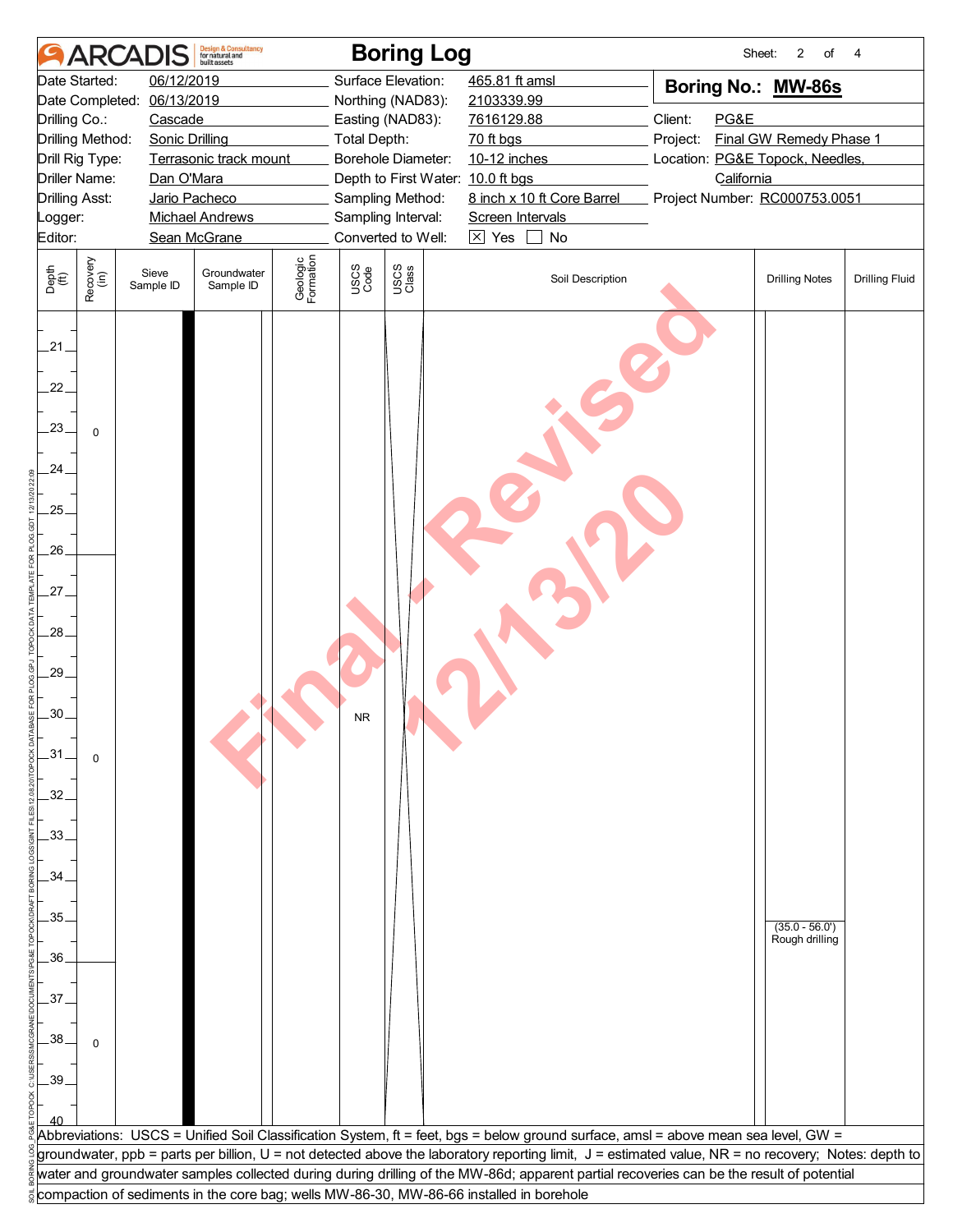|                                           |                       | <b>ARCADI</b>         | <b>Design &amp; Consultancy</b><br>for natural and<br><b>built</b> assets |                                  |                    | <b>Boring Log</b>                 |                                                                                                                                                                                                                                                                              |                                 | Sheet:<br>3<br>of                                                              | 4                     |
|-------------------------------------------|-----------------------|-----------------------|---------------------------------------------------------------------------|----------------------------------|--------------------|-----------------------------------|------------------------------------------------------------------------------------------------------------------------------------------------------------------------------------------------------------------------------------------------------------------------------|---------------------------------|--------------------------------------------------------------------------------|-----------------------|
|                                           | Date Started:         | 06/12/2019            |                                                                           |                                  |                    | Surface Elevation:                | 465.81 ft amsl                                                                                                                                                                                                                                                               | Boring No.: MW-86s              |                                                                                |                       |
|                                           | Date Completed:       | 06/13/2019            |                                                                           |                                  |                    | Northing (NAD83):                 | 2103339.99                                                                                                                                                                                                                                                                   |                                 |                                                                                |                       |
| Drilling Co.:                             |                       | Cascade               |                                                                           |                                  |                    | Easting (NAD83):                  | 7616129.88                                                                                                                                                                                                                                                                   | Client:<br>PG&E                 |                                                                                |                       |
|                                           | Drilling Method:      | <b>Sonic Drilling</b> |                                                                           |                                  | Total Depth:       |                                   | 70 ft bgs                                                                                                                                                                                                                                                                    | Project:                        | Final GW Remedy Phase 1                                                        |                       |
|                                           | Drill Rig Type:       |                       | Terrasonic track mount                                                    |                                  |                    | Borehole Diameter:                | 10-12 inches                                                                                                                                                                                                                                                                 | Location: PG&E Topock, Needles, |                                                                                |                       |
|                                           | <b>Driller Name:</b>  | Dan O'Mara            |                                                                           |                                  |                    | Depth to First Water: 10.0 ft bgs |                                                                                                                                                                                                                                                                              | California                      |                                                                                |                       |
|                                           | <b>Drilling Asst:</b> |                       | Jario Pacheco                                                             |                                  |                    | Sampling Method:                  | 8 inch x 10 ft Core Barrel                                                                                                                                                                                                                                                   | Project Number: RC000753.0051   |                                                                                |                       |
| _ogger:                                   |                       |                       | <b>Michael Andrews</b>                                                    |                                  | Sampling Interval: |                                   | Screen Intervals                                                                                                                                                                                                                                                             |                                 |                                                                                |                       |
| Editor:                                   |                       |                       | Sean McGrane                                                              |                                  |                    | Converted to Well:                | $\boxtimes$ Yes<br>$\perp$<br>No                                                                                                                                                                                                                                             |                                 |                                                                                |                       |
| Depth<br>(ft)                             | Recovery<br>(in)      | Sieve<br>Sample ID    | Groundwater<br>Sample ID                                                  | Geologic<br>Formation            | USCS<br>Code       | USCS<br>Class                     | Soil Description                                                                                                                                                                                                                                                             |                                 | <b>Drilling Notes</b>                                                          | <b>Drilling Fluid</b> |
| .41.<br>42.<br>.43.<br>44.<br>.45.<br>46. | $\mathbf 0$           |                       |                                                                           |                                  |                    |                                   |                                                                                                                                                                                                                                                                              |                                 |                                                                                |                       |
| .47.<br>48.<br>.49.<br>.50.<br>$-51$      |                       |                       |                                                                           |                                  | <b>NR</b>          |                                   |                                                                                                                                                                                                                                                                              |                                 |                                                                                |                       |
| .52.                                      | $\Omega$              |                       |                                                                           |                                  |                    |                                   |                                                                                                                                                                                                                                                                              |                                 |                                                                                |                       |
| .53                                       |                       |                       | MW-O-VAS-<br>51-56<br>$(0.033 \text{ U}$                                  |                                  |                    |                                   |                                                                                                                                                                                                                                                                              |                                 |                                                                                |                       |
| .54.                                      |                       |                       | ppb)<br>5/9/2019<br>09:18                                                 |                                  |                    |                                   |                                                                                                                                                                                                                                                                              |                                 |                                                                                |                       |
|                                           |                       |                       |                                                                           |                                  |                    |                                   |                                                                                                                                                                                                                                                                              |                                 |                                                                                |                       |
| .55                                       |                       |                       |                                                                           |                                  |                    |                                   |                                                                                                                                                                                                                                                                              |                                 |                                                                                |                       |
|                                           |                       |                       |                                                                           |                                  |                    |                                   |                                                                                                                                                                                                                                                                              |                                 |                                                                                |                       |
| 56.                                       |                       |                       |                                                                           |                                  |                    |                                   |                                                                                                                                                                                                                                                                              |                                 |                                                                                |                       |
|                                           |                       |                       |                                                                           |                                  |                    |                                   |                                                                                                                                                                                                                                                                              |                                 |                                                                                |                       |
| .57                                       |                       |                       |                                                                           |                                  |                    |                                   |                                                                                                                                                                                                                                                                              |                                 |                                                                                |                       |
| .58.                                      |                       |                       |                                                                           |                                  |                    |                                   |                                                                                                                                                                                                                                                                              |                                 |                                                                                |                       |
| .59.<br>ഭറ                                | 30                    |                       |                                                                           | Topock -<br>Alluvium<br>Deposits | <b>GW-GMP</b>      | 70,20,10,0                        | (58.5 - 61.0') Topock - Alluvium Deposits; Well graded gravel with<br>silt and sand (GW-GM); dark yellowish brown (10YR 4/4);<br>granules to large pebbles, angular to subangular; little very fine to<br>very coarse grained sand, angular to subangular; little silt; wet; |                                 | $(58.5 - 67.0')$<br>Core lost<br>downhole,<br>core recovered<br>some intervals |                       |
|                                           |                       |                       |                                                                           |                                  |                    |                                   | Abbreviations:  USCS = Unified Soil Classification System, ft = feet, bgs = below ground surface, amsl = above mean sea level, GW =                                                                                                                                          |                                 |                                                                                |                       |
|                                           |                       |                       |                                                                           |                                  |                    |                                   | groundwater, ppb = parts per billion, U = not detected above the laboratory reporting limit, J = estimated value, NR = no recovery; Notes: depth to                                                                                                                          |                                 |                                                                                |                       |
|                                           |                       |                       |                                                                           |                                  |                    |                                   | water and groundwater samples collected during during drilling of the MW-86d; apparent partial recoveries can be the result of potential                                                                                                                                     |                                 |                                                                                |                       |
|                                           |                       |                       |                                                                           |                                  |                    |                                   | compaction of sediments in the core bag; wells MW-86-30, MW-86-66 installed in borehole                                                                                                                                                                                      |                                 |                                                                                |                       |